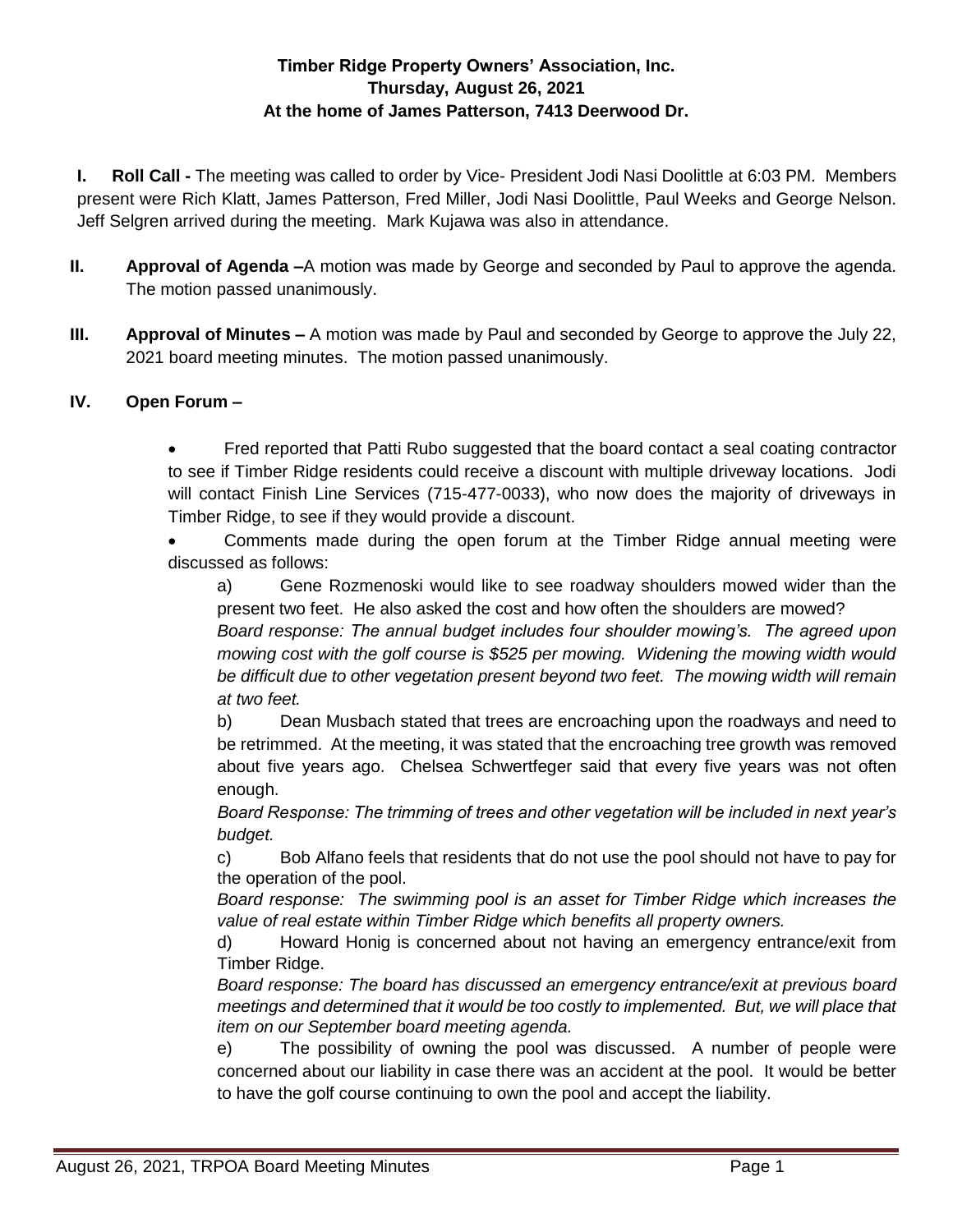*Board response: Our lease on our pool ends December 2022 and we are evaluating options*  for the swimming pool. The cost of each item will be estimated and a recommendation will *be made in about four months.* 

f) Concern was mentioned about dog walkers not picking up dog poop from their dog.

*Board response: The fall newsletter will include that residents need to pick up dog poop when they walk their dogs in Timber Ridge.* 

g) Centerline marking is needed on Timber Ridge Rd. to improve safety.

*Board response: It is the board's opinion that a yellow center line marking is not warranted on 25 mph residential streets.* 

h) Jack Ottinger asked how we are going to enforce a 25 mph speed limit.

*Jeff Selgren's response: Identified speeders will receive letters asking the speeders to obey our speed limit.*

i) Several comments were received about the need for surveillance cameras to protect homes and record vehicles entering and leaving Timber Ridge.

*Board response: For home owners that are concerned about their home security, a Nest doorbell could be installed which would record any activity near their front door. There are liability concerns if surveillance cameras are installed along roadways and are not continuously monitored.* 

After approval of these minutes, the annual meeting resident comments along with the board's comments will be emailed to those that registered in person at the annual meeting.

**V. Design Review Board (DRB)** – Curt Christensen provided a written report prior to the meeting.

## **VI. Secretary/Treasurer Report – Rich Klatt**

- Rich reported that the TRPOA bank account statement indicates, as of August 24, 2021, a balance of \$138,852.26 in the checking account and \$80,387.56 in a money market account. Both accounts total \$219,239.82.
- Significant expenses from July 21 2021 to August 24, 2021 were as follows:
	- a) \$50.64 to Copy Cat for the pool party and garage sale posters;
	- b) 176.14 to Safety Sign for three "Dead End" roadway signs;
	- c) \$1,488.45 to Riverwood Originals for real estate "for sale" signs; and
	- d) \$527.50 to Foley's Tree Service to remove a tree from Trailwood Dr.

 **Property Foreclosures**: Rich reported that he will be meeting with our attorney, John Houlihan, on August 30<sup>th</sup> to discuss the foreclosure procedure. Paul volunteered to attend the meeting with our attorney.

## **VII. Roads Report/Discussion** - Rich Klatt

 Rich stated that he had requested the schedule for the shoulder work along Timber Ridge Road and the replacement of 112 ft. Ridgewood Rd. with new asphalt pavement. No response to date from Matt Gaulke from Pitlik and Wick.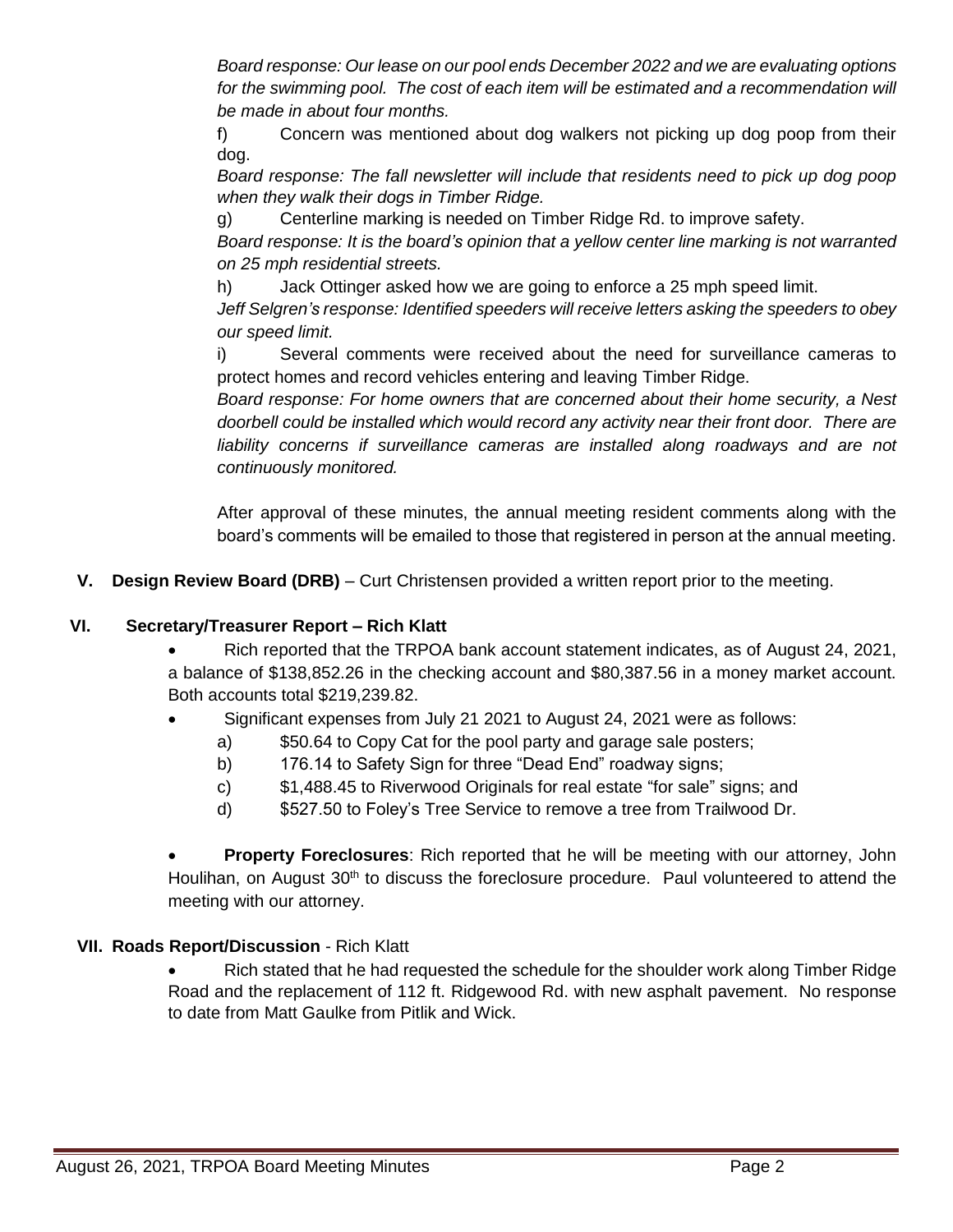### **VIII. Activities Committee Liaison Report**

- Jodi suggested a painting party for sprucing up the swimming pool rest room facilities. It was suggested that a board member contact Jerry Collins for his input on sprucing up the pool house facility.
- **Pool Party** will be Saturday, August 28<sup>th</sup>. Fred will purchase the food and George will help with the cooking.
- Christmas Party is scheduled for Saturday, December 11<sup>th</sup> at Norwood Pines. Concern was expressed with making a financial commitment with the delta variance of COVID 19 affecting more people. A motion was made by Jeff and seconded James to wait until after the September board meeting before we finalize the Norwood Pines Christmas Party. The motion passed.
- **August Garage Sale** was held Friday and Saturday, August 20 and 21. Fred said that there were about 14 homes that participated in the sale.

**IX. Website/Media Report –** Fred and Jodi said that both the web site and our Facebook page are having good responses.

## **X. Old Business**

- **Goals and Objectives for 2020-21**:
	- a) Investigate swimming pool alternatives An Ad Hock swimming pool committee was formed at the June board meeting. The first committee meeting was held on July 29<sup>th</sup> at Jodi Doolittle's home. Each committee member was assigned tasks to investigate various costs of owning and operating a swimming pool. The next meeting will again be at Jodi Doolittle's home on September 9th at 6:00 PM. James Patterson also volunteered to be on the committee.
- **Bear Skin Trail Access –** Tabled the item until the September meeting.
- **Timber Ridge History Committee –** No report

## **XI. New Business**

 **Timber Ridge Road Split Rail Fence** – Rich explained the history of why the fence was installed. Vehicles were driving on the embankment, which the board wanted to prevent. Other solutions that were discussed included large boulders and shrubbery.

 **Fall Newsletter Responsibilities –** The goal is to publish and distribute the fall newsletter on October 1st. Draft texts need to be emailed to Rich by Monday, September 20<sup>th</sup> so Rich can draft the fall newsletter so it can be reviewed at the September meeting.

**XII. Next Meeting Date –** The September meeting will be September 23<sup>rd</sup> at 6:00 PM. The meeting will be at Jeff Selgren's home at 10148 Ridgewood Drive.